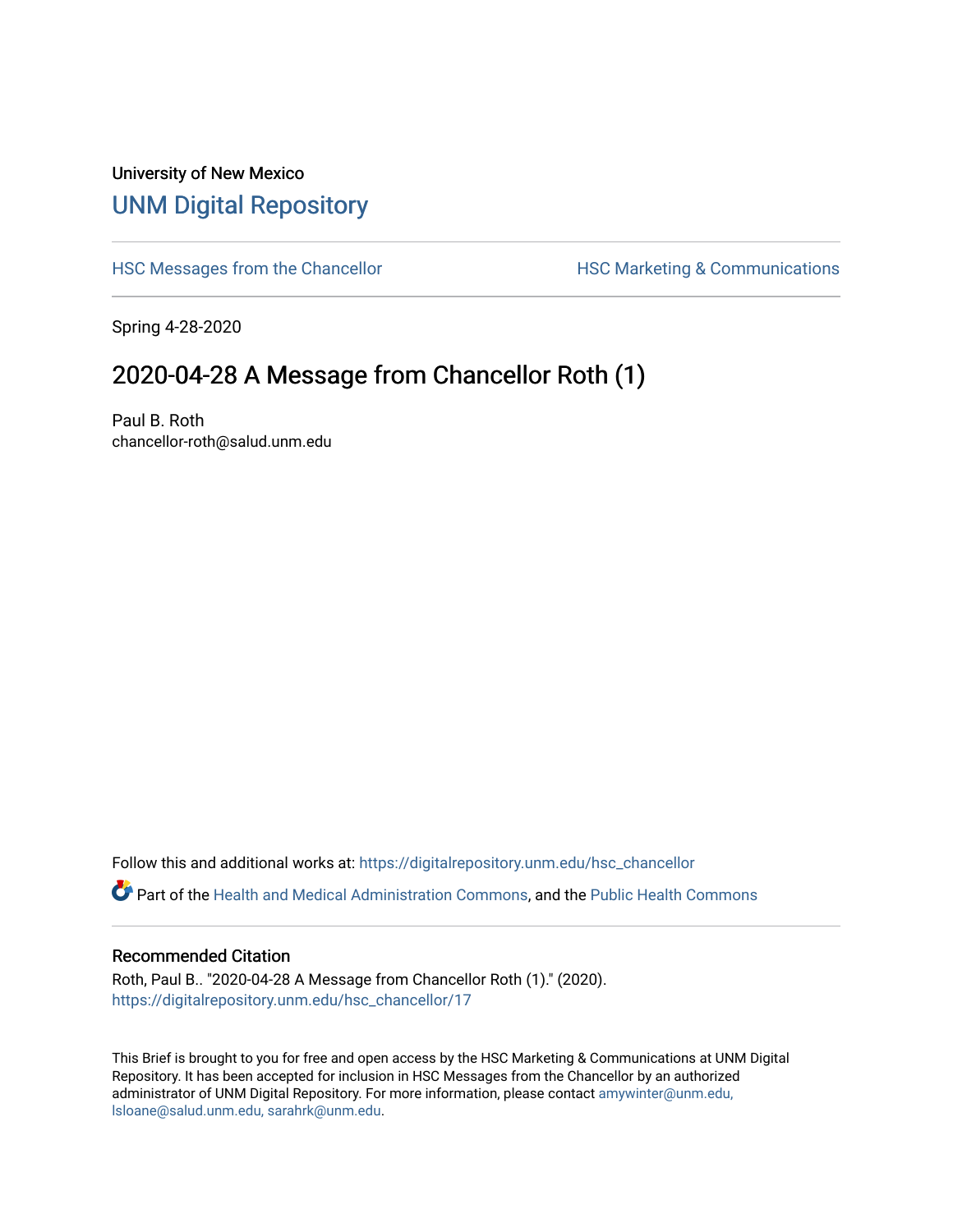

[View this email in your browser](https://mailchi.mp/9c8222f575ef/message-from-the-chancellor-coronavirus-4399432?e=b4bbfca2c0)

## **A Message from Chancellor Roth**

Dear Colleagues:

Please join me for the Chancellor Chat this afternoon, Tuesday, April 28 at 12 p.m., along with a panel of HSC leaders who have been deeply involved in managing our COVID-19 response. You can join us using this zoom link:

**Chancellor's Chat**

**Time: Tuesday, Apr 28, 2020 12:00 PM Mountain Time (US and Canada)** Join Zoom Meeting: [https://hsc-unm.zoom.us/j/97329763002](https://unm.us19.list-manage.com/track/click?u=59ce53c1a4dedb490bac78648&id=58420b17bc&e=b4bbfca2c0)

Meeting ID: 973 2976 3002 One tap mobile +12532158782,,97329763002# US (Tacoma) +13462487799,,97329763002# US (Houston)

I look forward to seeing you there.

Warm regards,

Paul B. Roth, MD, MS Chancellor for Health Sciences